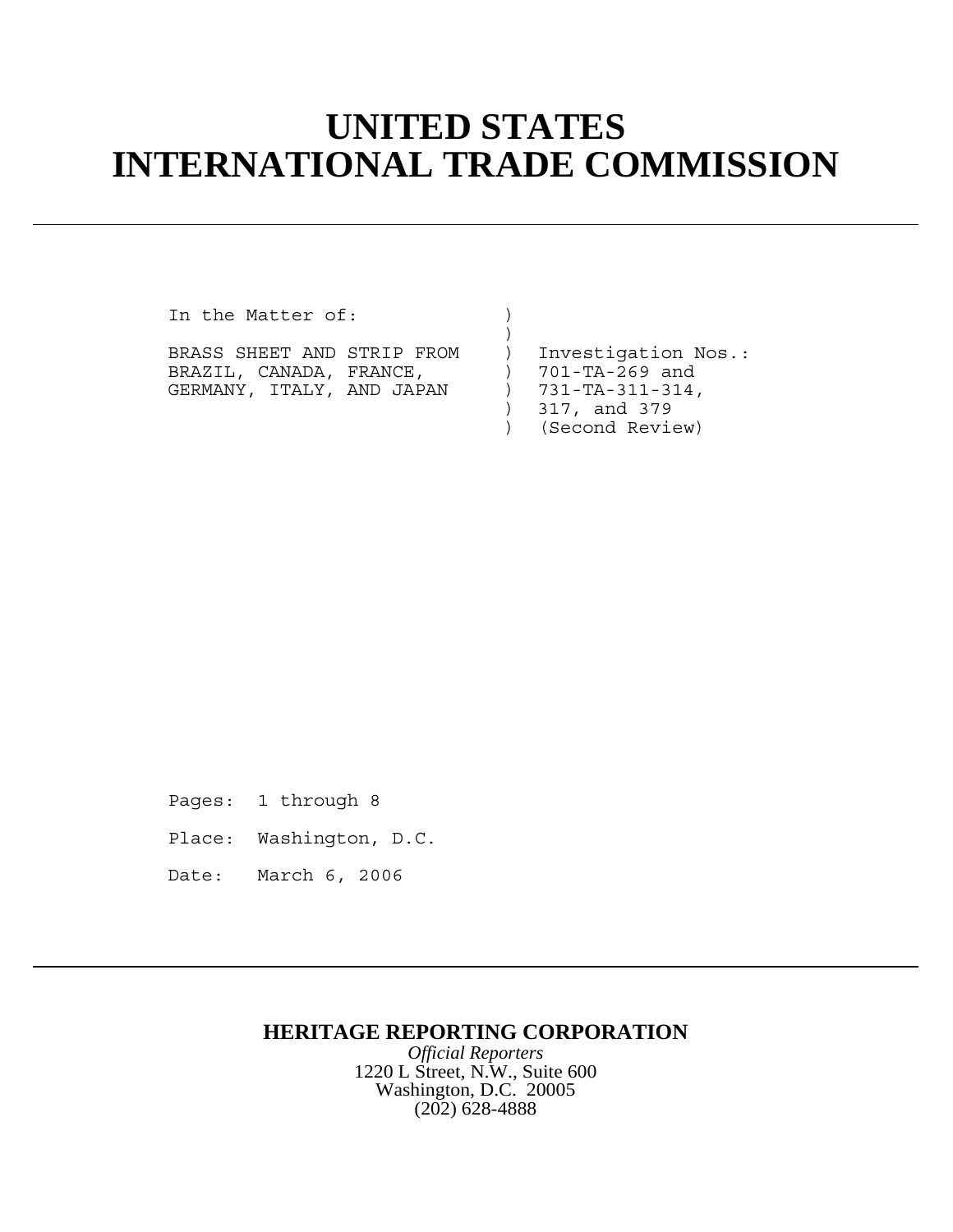## THE UNITED STATES INTERNATIONAL TRADE COMMISSION

In the Matter of:  $)$  $)$ BRASS SHEET AND STRIP FROM ) Investigation Nos.: BRAZIL, CANADA, FRANCE,  $701-TA-269$  and GERMANY, ITALY, AND JAPAN ) 731-TA-311-314, ) 317, and 379 ) (Second Review)

> Monday, March 6, 2006

Room 101 U.S. International Trade Commission 500 E Street, SW Washington, D.C.

The meeting commenced, pursuant to notice, at 2:00 p.m., before the Commissioners of the United States International Trade Commission, the Honorable STEPHEN KOPLAN, Chairman, presiding.

APPEARANCES:

On behalf of the International Trade Commission:

Commissioners:

STEPHEN KOPLAN, CHAIRMAN (presiding) DEANNA TANNER OKUN, VICE CHAIRMAN JENNIFER A. HILLMAN, COMMISSIONER CHARLOTTE R. LANE, COMMISSIONER DANIEL R. PEARSON, COMMISSIONER SHARA L. ARANOFF, COMMISSIONER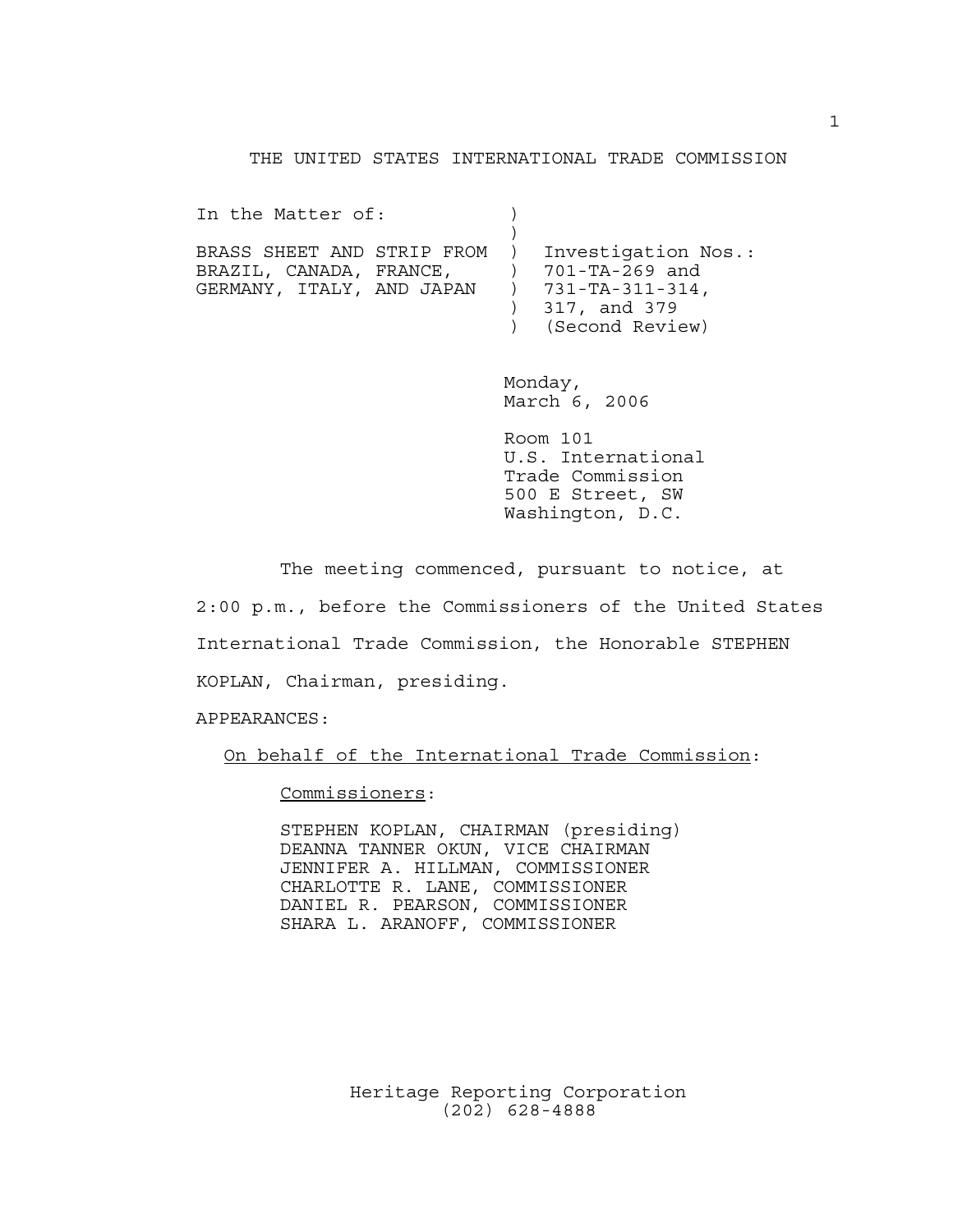APPEARANCES (continued):

Staff:

MARILYN R. ABBOTT, SECRETARY TO THE COMMISSION WILLIAM R. BISHOP, HEARINGS AND MEETINGS COORDINATOR

VINCENT HONNOLD, INVESTIGATOR CHRISTOPHER MAPES, INDUSTRY ANALYST KELLY CLARK, ECONOMIST DAVID BOYLAND, ACCOUNTANT CHARLES ST. CHARLES, ATTORNEY GEORGE DEYMAN, SUPERVISORY INVESTIGATOR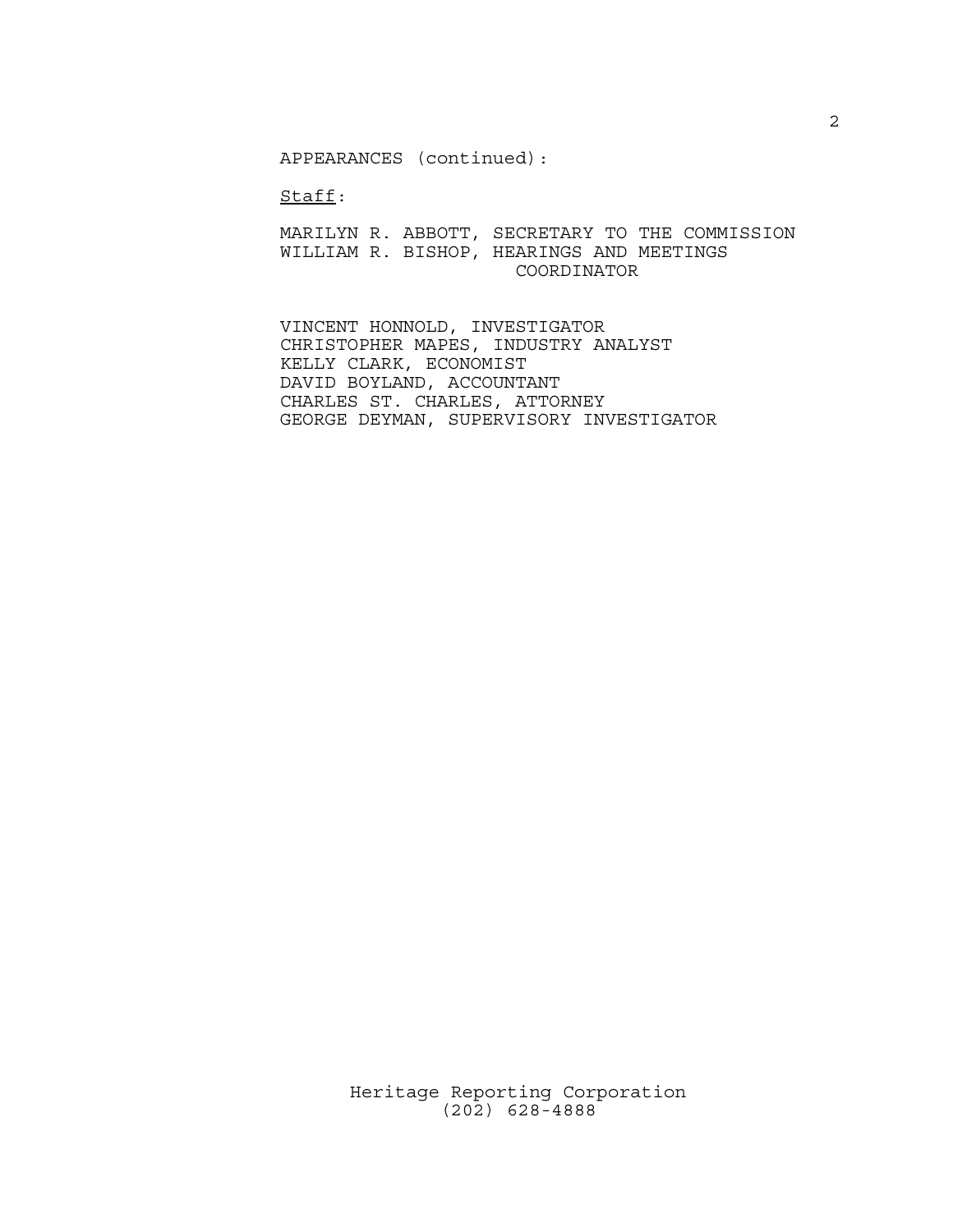## $\underline{\texttt{I}} \underline{\texttt{N}} \underline{\texttt{D}} \underline{\texttt{E}} \underline{\texttt{X}}$

PAGE

3

| Agenda for Future Meetings: none                                                                                                                           | 4 |
|------------------------------------------------------------------------------------------------------------------------------------------------------------|---|
| Minutes: none                                                                                                                                              | 4 |
| Ratification List: none                                                                                                                                    | 4 |
| Inv. Nos. 701-TA-269 and 731-TA-311-314, 317, and 379<br>(Second Review) (Brass Sheet and Strip from Brazil,<br>Canada, France, Germany, Italy, and Japan) |   |
| -- briefing and vote                                                                                                                                       | 4 |
| Outstanding Action Jackets: none                                                                                                                           | 4 |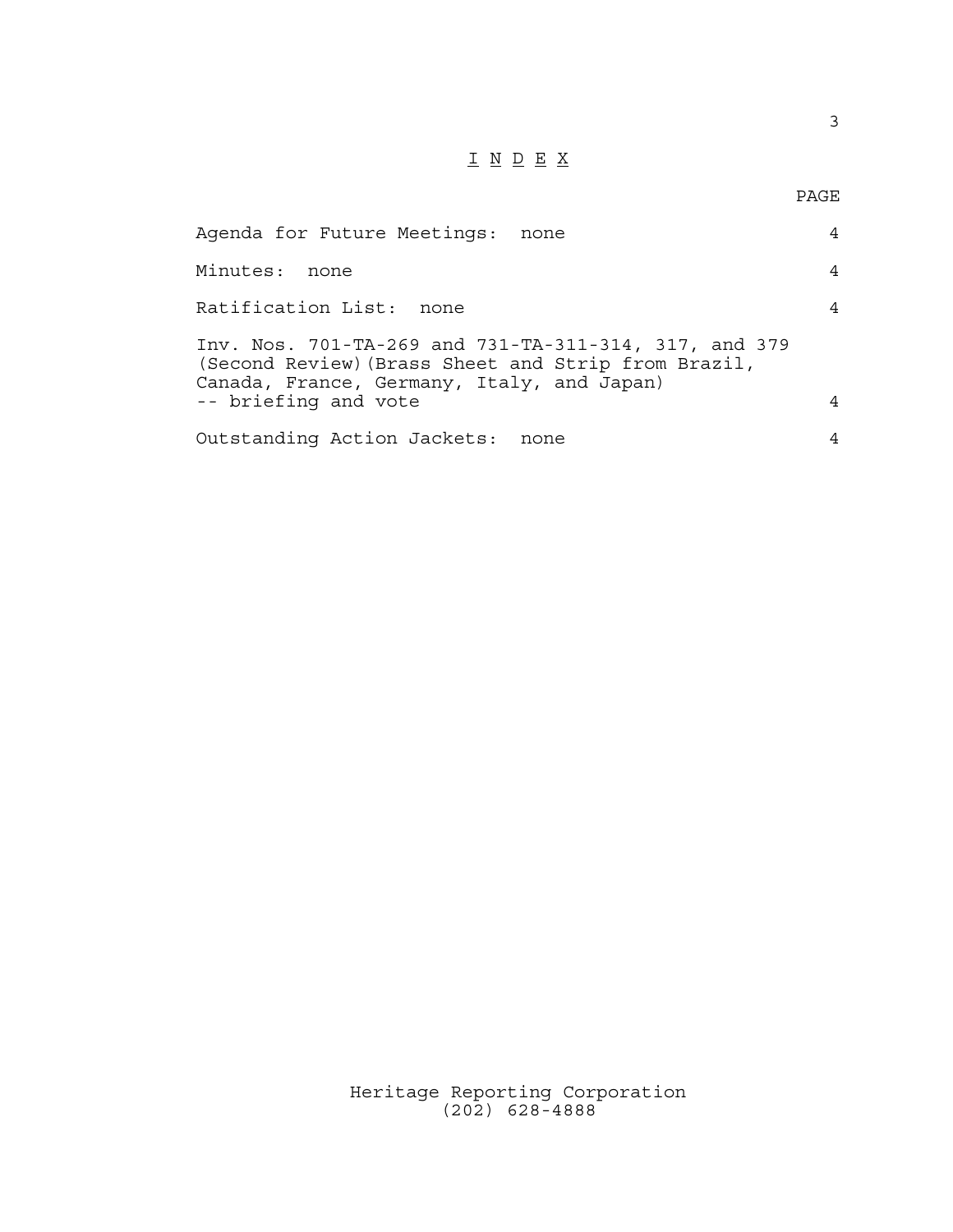| 1  | $\underline{P} \underline{R} \underline{O} \underline{C} \underline{E} \underline{E} \underline{D} \underline{I} \underline{N} \underline{G} \underline{S}$ |
|----|-------------------------------------------------------------------------------------------------------------------------------------------------------------|
| 2  | (2:00 p.m.)                                                                                                                                                 |
| 3  | CHAIRMAN KOPLAN: Good afternoon.<br>This                                                                                                                    |
| 4  | meeting of the U.S. International Trade Commission                                                                                                          |
| 5  | will please come to order.                                                                                                                                  |
| 6  | I understand there is no agenda for future                                                                                                                  |
| 7  | meetings, minutes, or ratification list to consider.                                                                                                        |
| 8  | We will now turn to the briefing and vote in                                                                                                                |
| 9  | Investigation Nos. 701-TA-269 and 731-TA-311-314, 317,                                                                                                      |
| 10 | and 379 (Second Review) Brass Sheet and Strip from                                                                                                          |
| 11 | Brazil, Canada, France, Germany, Italy, and Japan.                                                                                                          |
| 12 | I note that on February 22, 2006, the                                                                                                                       |
| 13 | Department of Commerce issued a notice terminating                                                                                                          |
| 14 | Investigation No. 701-TA-270 (Second Review) Brass                                                                                                          |
| 15 | Sheet and Strip from France, which appeared in the                                                                                                          |
| 16 | Federal Register on March 2, 2006. Accordingly, the                                                                                                         |
| 17 | Commission terminated the investigation on March 3,                                                                                                         |
| 18 | 2006.                                                                                                                                                       |
| 19 | Am I correct, Mr. Deyman, that that was with                                                                                                                |
| 20 | respect to one portion of our consideration in regard                                                                                                       |
| 21 | to France, or was that in total?                                                                                                                            |
| 22 | MR. DEYMAN: The Federal Register notice on                                                                                                                  |
| 23 | France was on the countervailing duty case.                                                                                                                 |
| 24 | CHAIRMAN KOPLAN: But not on the other                                                                                                                       |
| 25 | aspect of it.                                                                                                                                               |
|    | Heritage Reporting Corporation                                                                                                                              |

(202) 628-4888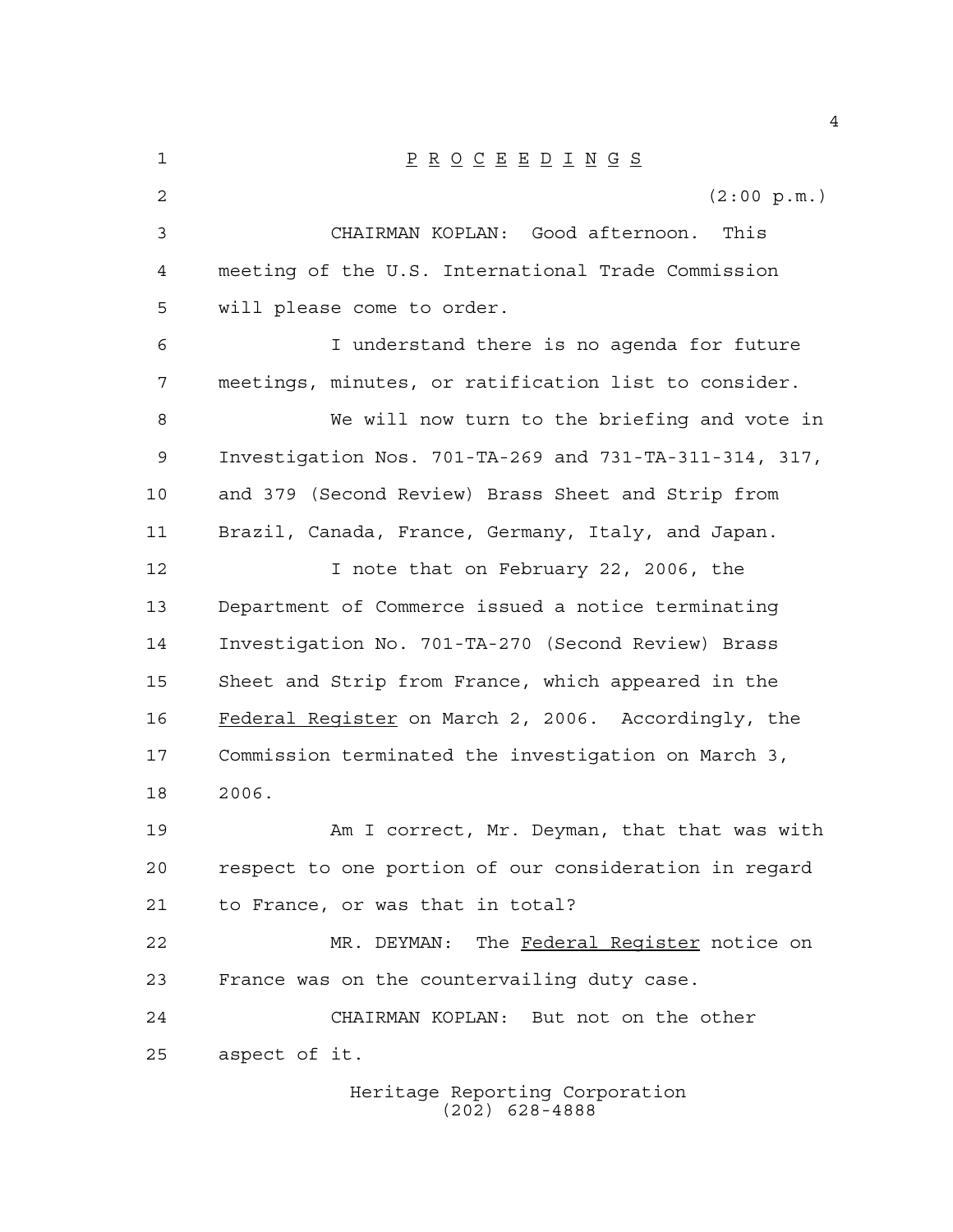Heritage Reporting Corporation (202) 628-4888 MR. DEYMAN: The other aspect being the dumping? CHAIRMAN KOPLAN: Yes. MR. DEYMAN: It was not on the dumping. Correct. CHAIRMAN KOPLAN: Okay. So we are voting on the dumping aspect. 8 MR. DEYMAN: Yes. Correct. CHAIRMAN KOPLAN: Thank you. Are there any questions for the staff? (No response.) CHAIRMAN KOPLAN: Are there any additions or corrections to the staff report? MR. DEYMAN: I'm George Deyman, Office of Investigations. Mr. Chairman, there are no changes to the staff report. 17 T would like to take this opportunity to introduce Christopher Mapes of the Office of Industries, who is the industry analyst on these reviews, and these are his first Title VII cases. CHAIRMAN KOPLAN: Thank you, and thank you for your contribution to our investigation. Are there any objections to approval of the staff report? (No response.)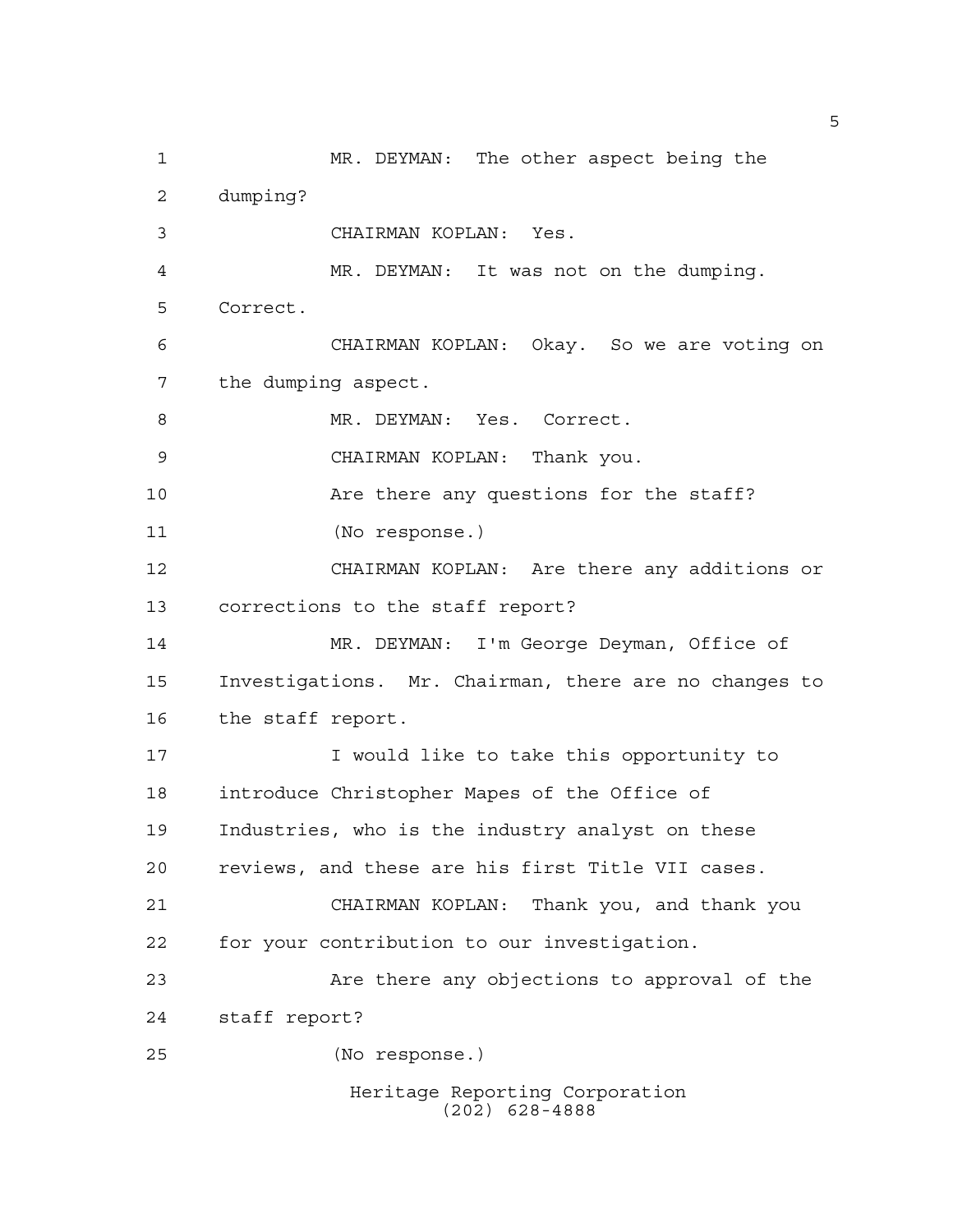Heritage Reporting Corporation CHAIRMAN KOPLAN: Hearing none, it is approved. Mr. Secretary, will you please call the roll? MR. BISHOP: Commissioner Lane? COMMISSIONER LANE: I vote in the affirmative with regard to all countries except Canada, and with regard to Canada, I vote in the negative. MR. BISHOP: Commissioner Aranoff? COMMISSIONER ARANOFF: In the reviews regarding imports from Brazil and Canada, I vote in the negative. In the reviews regarding imports from France, Germany, Italy, and Japan, I vote in the affirmative. MR. BISHOP: Commissioner Hillman? COMMISSIONER HILLMAN: I concur with Commissioner Aranoff in voting in the negative with respect to imports from Canada and Brazil, and with respect to imports from France, Italy, Germany, and Japan, I vote in the affirmative. MR. BISHOP: Commissioner Koplan? CHAIRMAN KOPLAN: I vote in the negative with respect to Canada. I vote in the affirmative with respect to all other countries.

(202) 628-4888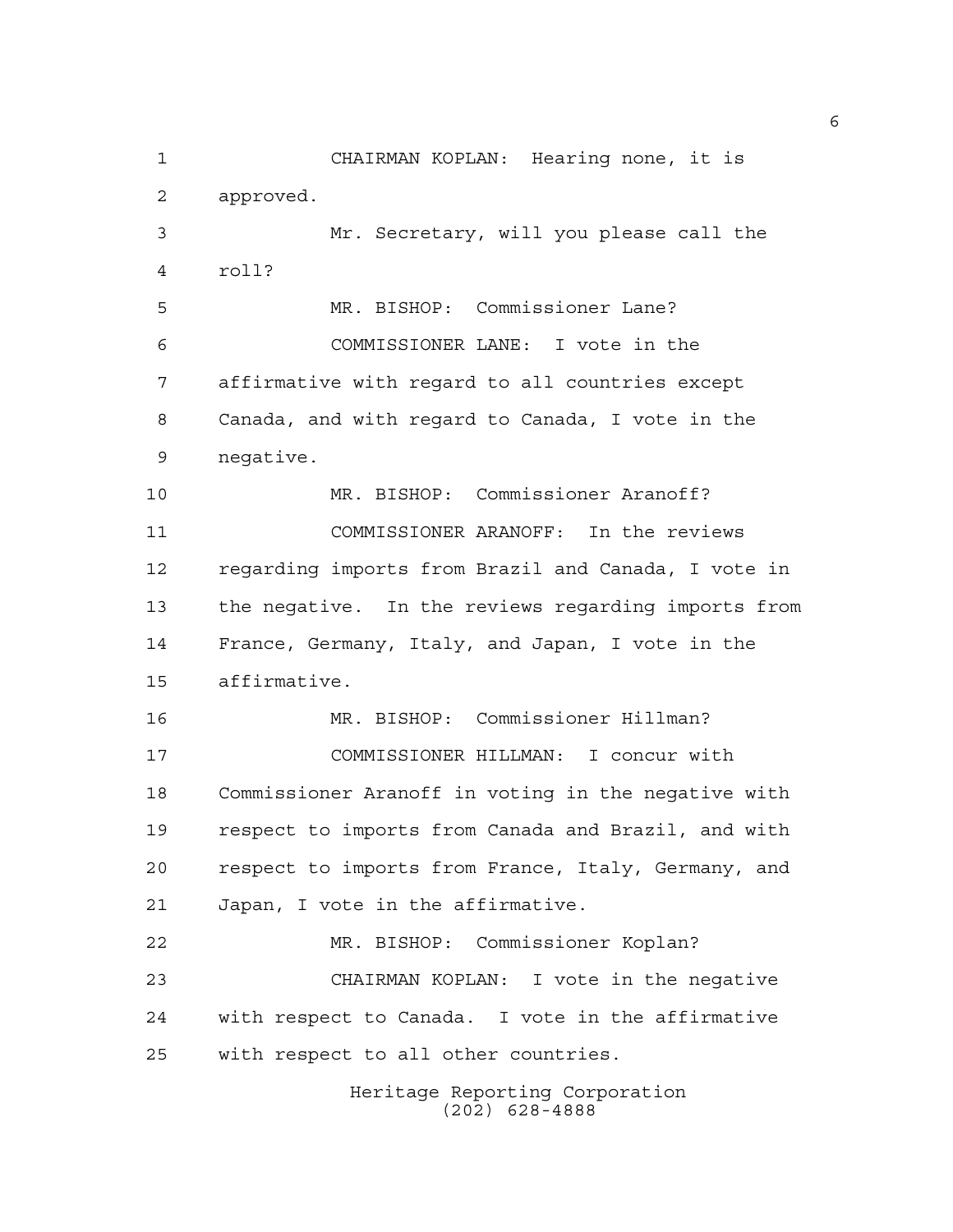Heritage Reporting Corporation (202) 628-4888 MR. BISHOP: Commissioner Pearson? COMMISSIONER PEARSON: I concur with Commissioners Aranoff and Hillman. MR. BISHOP: Commissioner Okun? VICE CHAIRMAN OKUN: I vote in the negative with respect to Brazil and Canada. I vote in the affirmative with respect to France, Germany, Italy, and Japan. MR. BISHOP: Mr. Chairman, the Commission has reached affirmative determinations with respect to France, Germany, Italy, and Japan. The Commission has reached negative determinations with respect to Brazil and Canada. CHAIRMAN KOPLAN: Thank you, Mr. Secretary. Further information regarding this determination will be in the press release. The Commissioners' opinions are currently scheduled to be transmitted to the Department of Commerce on or before March 21, 2006. I want to thank the staff for its assistance to us in these investigations. Understanding that there is no other business before the Commission, this meeting is adjourned. (Whereupon, at 2:05 p.m., the meeting in the above-entitled matter was concluded.)